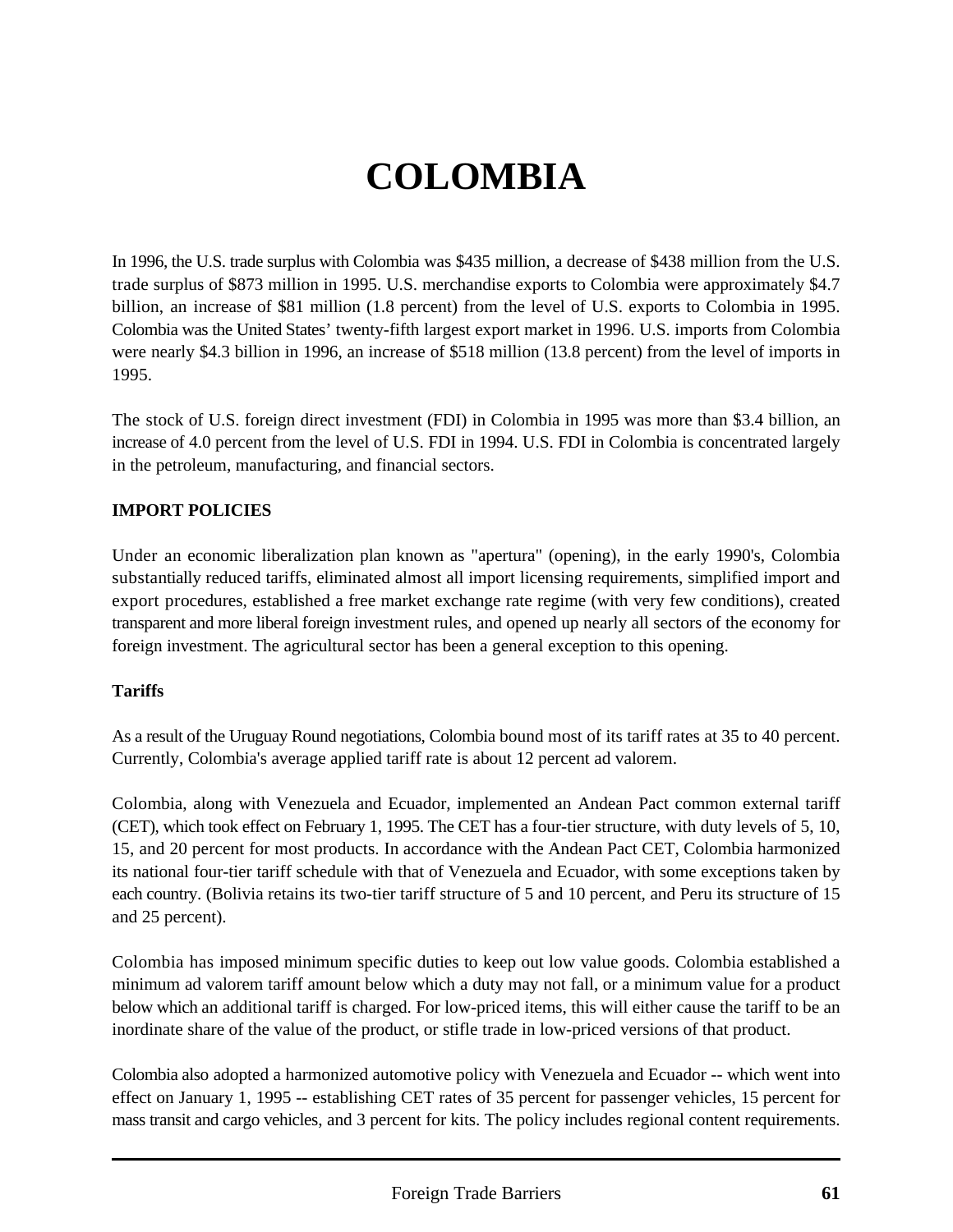In recent years Colombia has negotiated trade arrangements with other Latin American and Caribbean countries. Colombia has a comprehensive free trade agreement with Mexico and Venezuela, known as the G-3 Agreement, which took effect on January 1, 1995, under which most tariffs are to be reduced to zero by the year 2007. Colombia also has a partial free trade agreement with Chile. All of Colombia's bilateral and regional trade agreements are based on Latin American Integration Association (ALADI) regulations and procedures. Other agreements, such as those negotiated with Cuba, Panama, Central America, and CARICOM, have either been ineffective or have not been fully implemented. Colombia, like the other members of the Andean Pact, is in the initial stages of negotiating a free trade arrangement with the countries of MERCOSUR.

## **Non-Tariff Measures**

Most products are subject to a 16 percent value-added tax (automobiles are subject to higher rates ranging from 20 to 60 percent). This tax applies to domestically produced goods as well as imports.

Colombia requires import licenses on less than two percent of products, primarily weapons and other products related to defense as well as "precursor" chemicals that may be used in refining cocaine. The majority of used goods -- used cars, tires, and clothing -- are prohibited from import, and those that are allowed, such as machinery, are subject to licensing.

The agriculture sector in Colombia remains protected. Since the promulgation of Decree 2439 in November 1994, the Ministry of Agriculture has been required to approve import licenses for many agricultural items, such as wheat, poultry meat, malting barley, corn, cotton, rice, sorghum, wheat flour, oilseeds and their products, soybeans, soybean meal, and soybean oil. Private importers are more likely to have their import licenses approved if they also buy domestically-produced wheat, sorghum, palm oil, or malting barley. This import licensing regime appears to be discretionary and thus not consistent with Colombia's obligations under the WTO Agreement on Agriculture. If the import licensing requirement for the products indicated above were eliminated, it is estimated that U.S. annual exports would increase by \$10 million.

Thirteen basic agricultural commodities (powdered milk, wheat, malting barley, yellow and white corn, crude palm and soybean oils, white rice, soybeans, white and raw sugars, chicken pieces, and pork meat) and an additional 120 commodities that are considered substitutes or related products are subject to a variable import tariff "price band" system. Imported wheat is also subject to minimum import prices. There are at this time no reliable figures showing how much U.S. exports would increase if the price band system were eliminated.

Since July 1993, the Colombian Foreign Trade Institute (INCOMEX) has required an approval prior to the importation of chicken parts. Under this system, the Government of Colombia has approved import licenses only when it has determined such imports will not adversely affect Colombian chicken producers. Since 1994, import licenses to import U.S. chicken parts have been regularly denied. If the import licensing requirement for chicken parts were eliminated, it is estimated that U.S. annual exports would increase by approximately \$10 million.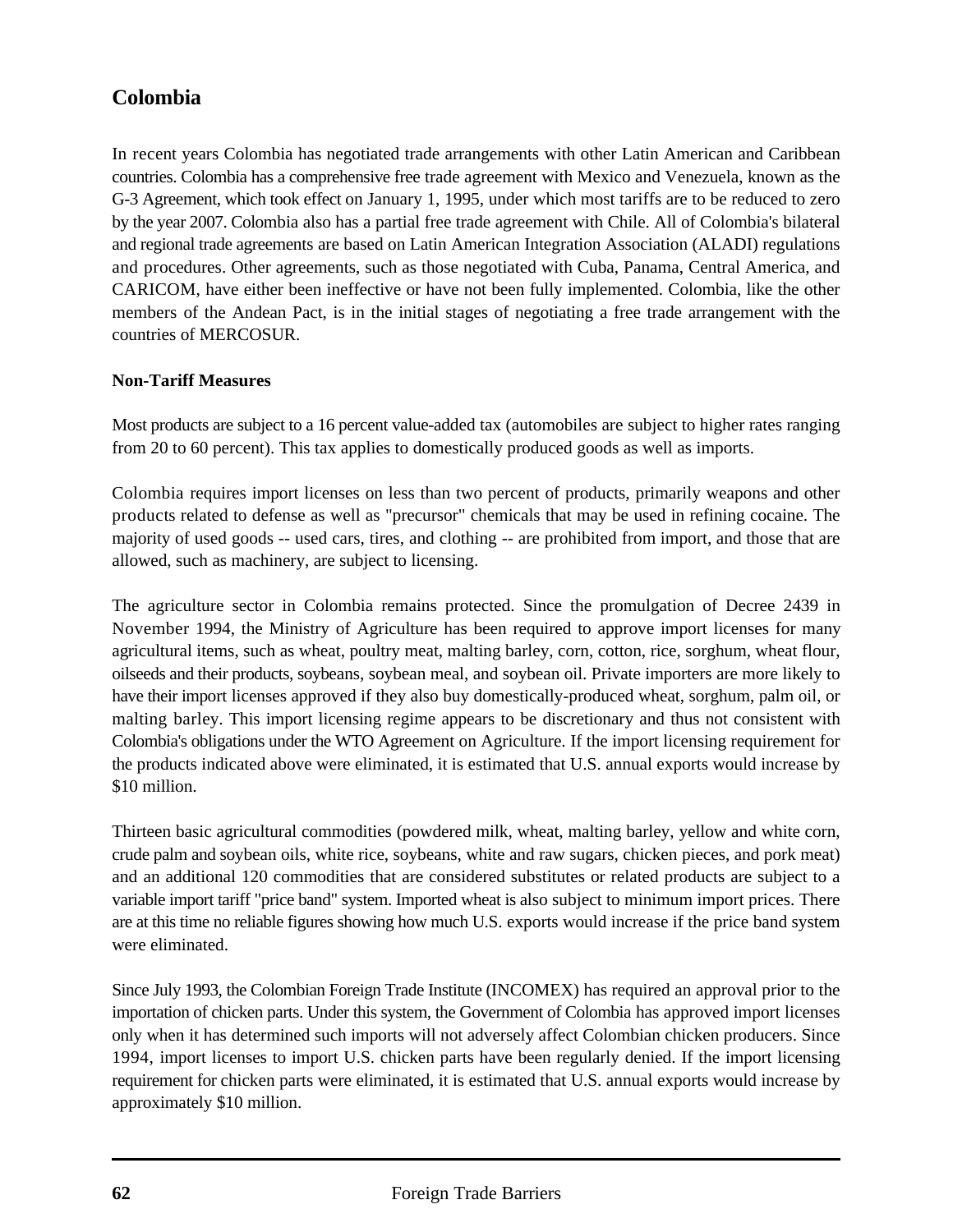Valuation of imported merchandise, previously the responsibility of the Customs Service, can now ostensibly be done by importers who self-value, assess, and pay duties and other taxes at commercial banks. Customs clearance processes in many instances can be performed fairly rapidly. However, Colombia's pre-shipment inspection of imported equipment must be performed by an independent testing agency which, according to U.S. industry, results in unnecessary delays. Through a series of resolutions dating back to November 1994, the Colombian Government has created a pre-shipment inspection (PSI) mechanism using private PSI companies. Upon acceding to the WTO Agreement on Pre-Shipment Inspection, Colombia took measures to allow PSI companies to perform certain direct functions under the control of the National Tax and Customs Directorate (DIAN). As of February 1, 1996, PSI companies began mandatory preclearance of all goods defined as "sensitive" by the Colombian Government.

#### **STANDARDS, TESTING, LABELING, AND CERTIFICATION**

INCOMEX mandates compliance with specific technical standards for a variety of products. The particular specifications are established by the Colombian Institute of Standards (ICONTEC). Under Decree 300 of 1995, a certificate of conformity with Colombian standards is required prior to the importation of any good regulated by a standard. Inconsistencies in the application and enforcement of standards sometimes lead to problems for U.S. exporters. Several products require testing to verify conformity with ICONTEC standards. The shortage of officially recognized laboratories and a lack of transparency has affected enforcement of existing regulations regarding quality conformity.

ICONTEC is strengthening a national system on quality and standards by the creation of a national network of certified metrology laboratories. Colombian officials have visited similar sites in the United States for study. The Center for Quality Control and Metrology, due to open in 1997, will be key in assuring quality compliance to national and international standards of any product (whether imported or produced locally) entering the Colombian market,.

Colombia's tax law, Law 223, which took effect on January 1, 1996, establishes that all distilled spirits are subject to a value-added tax of 35 percent. However, the law makes an exception for whiskeys that are aged for 12 or more years, which are subject to a 20 percent value-added tax. Bourbon and Tennessee Whiskey -- both distinctive products of the United States -- are typically aged from four to eight years and, as a consequence, face a higher tax rate than most competing imported whiskeys which are aged longer. This distinction between whiskeys creates a competitive disadvantage for Bourbon and Tennessee Whiskey. The United States has pointed out this inconsistency in the Colombian tax law but, to date, the Government of Colombia has not revised its law.

According to U.S. industry, Colombian requirements for phytosanitary registrations to bring new products into the market take an excessively long time, six to eight months, to fulfill. In 1996, Colombian authorities began requiring that all fresh fruit and vegetables originating from California and Florida be fumigated at the port of entry with methyl bromide. By October 1996, after Colombian officials visited the states in question, the requirement was repealed.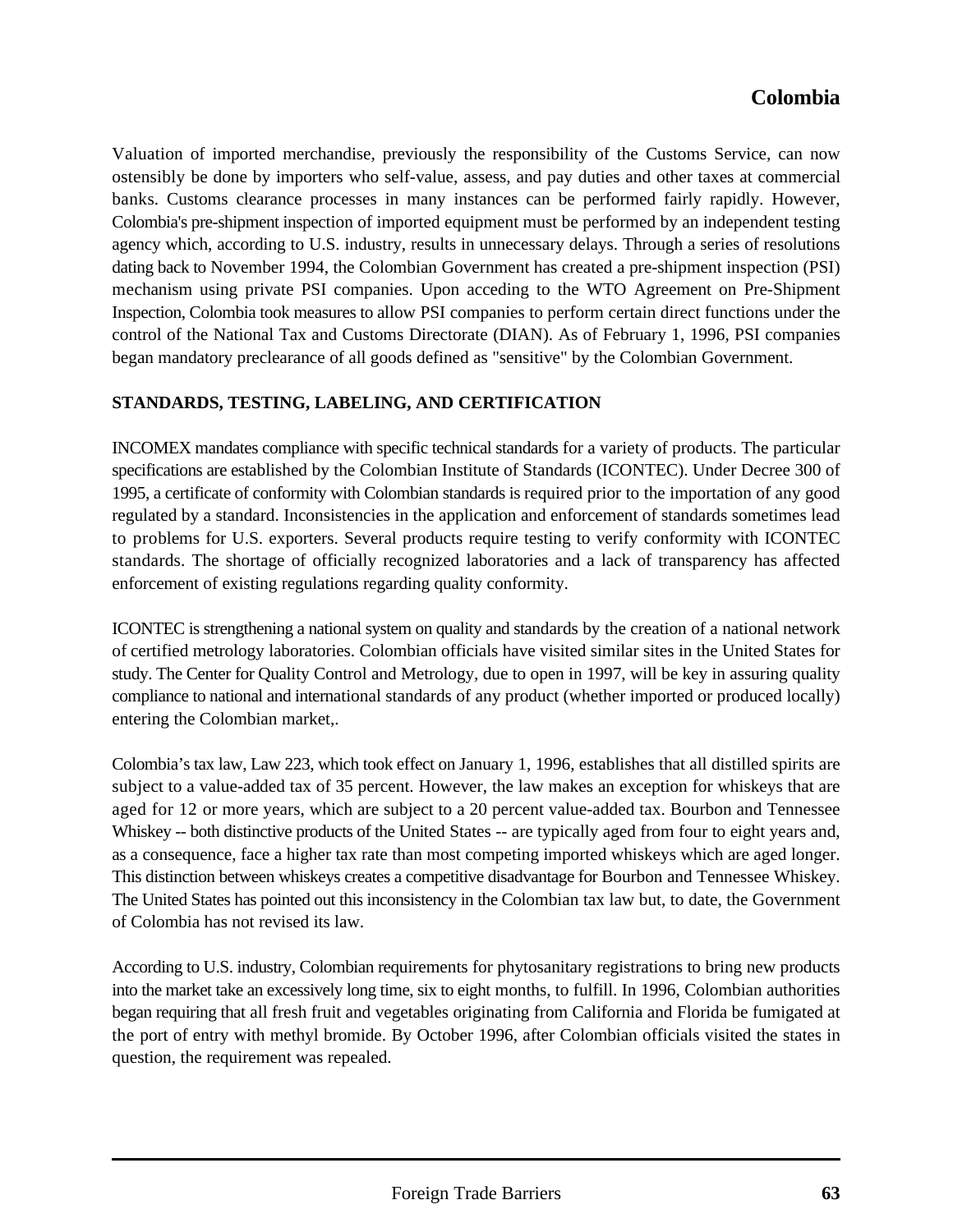## **GOVERNMENT PROCUREMENT**

An October 1993 government procurement and contracting law, Law 80, provides equal treatment to foreign companies on a reciprocal basis and eliminates the 20 percent surcharge previously added to foreign bids. In implementing Law 80, the Government of Colombia instituted a burdensome requirement that companies without local headquarters must certify reciprocity in government procurement in the home country. Law 80 does not apply to contracts for the exploration and exploitation of renewable or non-renewable natural resources, their commercialization, and those activities performed by state companies involved in these sectors; nor does it apply to contracts for telecommunications, radio, television, and long distance telephone services. These contracts are governed by other laws. Colombia is not a signatory to the WTO Agreement on Government Procurement.

U.S. providers of telecommunications services have encountered difficulties in bidding on contracts. The bidding process suffers from a lack of transparency and other irregularities. One U.S. company lost bids on contracts worth over \$100 million amid allegations of illicit payments made by competitors. Other U.S. companies have found themselves unable to enter the bidding process owing to their unwillingness to offer financial incentives. Another U.S. company was judged the best contestant technically, legally, and financially by two different evaluating boards, but the final decision was delayed repeatedly without explanation. And in another case, a \$93 million government contract was initially awarded to a foreign competitor, but then the entire bidding process was canceled amid allegations of improper activities and bribes. A U.S. company lost years of effort and millions of dollars invested in the preparation of its bid, which was judged by an independent commission to be the best submitted from a third country.

#### **EXPORT SUBSIDIES**

As a result of "apertura" and commitments made by the Government of Colombia to the U.S. Government in the context of acceding to the GATT subsidies code, Colombia agreed to phase out any export subsidies inconsistent with that code. This process will continue under the WTO Agreement on Subsidies and Countervailing Measures. Colombia's tax rebate certificate program (CERT) contains a subsidy component; the Government of Colombia has committed to eliminating the subsidy and creating an equitable drawback system, but has not yet done so. Colombia also has notified the WTO of its "special machinery import-export system" and "free zones" as constituting export subsidies.

#### **LACK OF INTELLECTUAL PROPERTY PROTECTION**

Despite significant improvement in 1993 and 1994 in the area of intellectual property rights (IPR), Colombia does not yet provide adequate and effective protection. As a result of its laws and practices - especially its inadequate IPR enforcement - - Colombia has been on the "Watch List" under the Special 301 provision of the 1988 Trade Act every year since 1991. The United States continues to discuss IPR issues with Colombia and remains interested in negotiating a bilateral agreement on intellectual property protection. Colombia has ratified, but not yet fully implemented, the provisions of the WTO Agreement on Trade-Related Aspects of Intellectual Property Rights (TRIPS).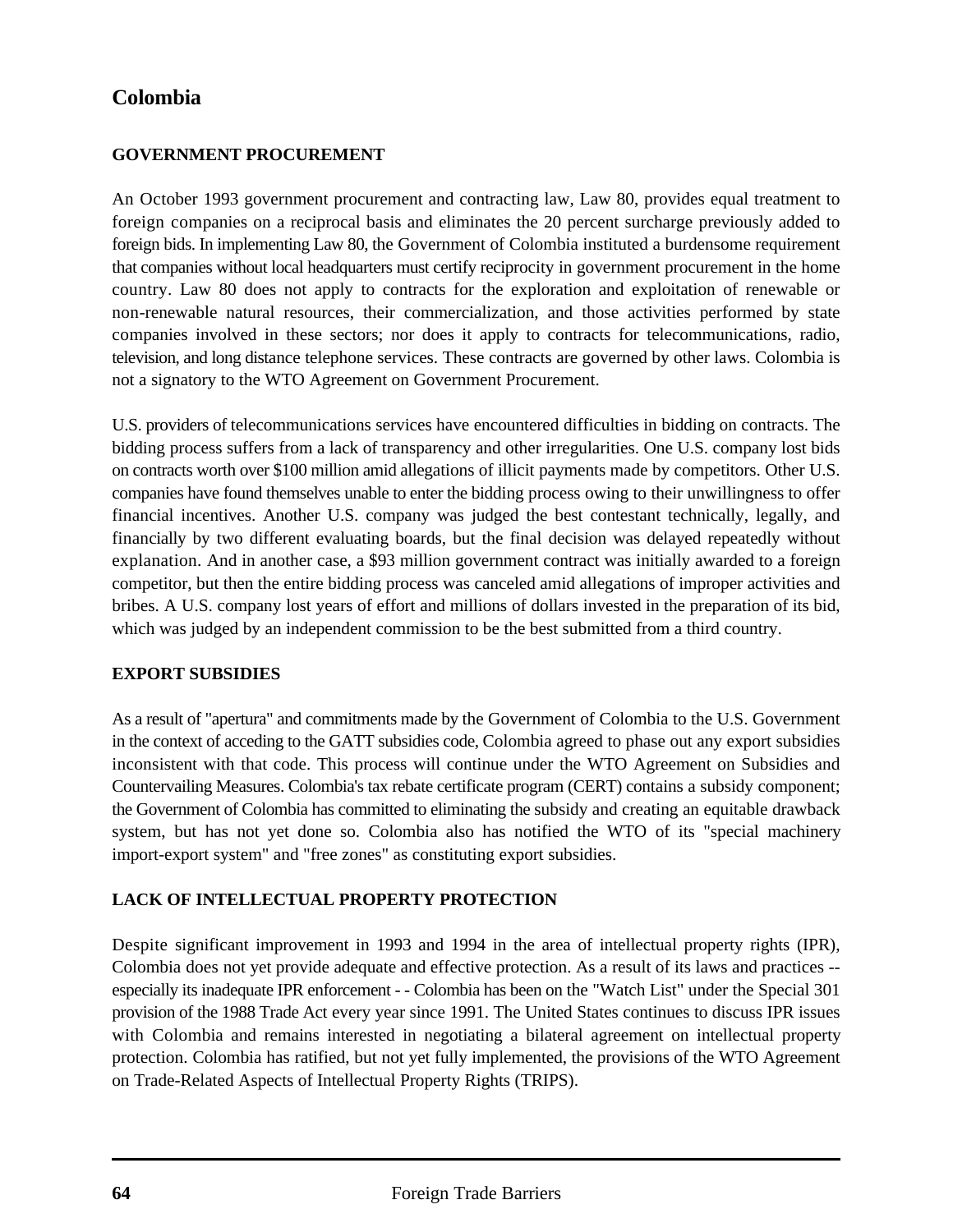#### **Patents and Trademarks**

Two Andean Pact decisions on the protection of patents and trademarks and of plant varieties have been in effect in Colombia since January 1, 1994. The decisions are comprehensive and offer a significant improvement over previous standards of protection of intellectual property in the Andean Pact countries. For example, they provide a 20-year term of protection for patents and reversal of the burden of proof in cases of alleged process patent infringement. The provisions of the decisions covering protection of trade secrets and new plant varieties are generally consistent with world-class standards for protecting intellectual property rights. However, the decisions still contain deficiencies, including overly broad compulsory licensing provisions, working requirements, restrictions on biotechnology inventions, denial of pharmaceutical patent protection for patented products listed on the World Health Organization's Model List of Essential Drugs, the lack of transitional ("pipeline") protection, and the lack of protection against parallel imports. In June 1996, Colombia ratified the Paris Convention for the Protection of Industrial Property, which went into effect in September 1996.

Colombia's trademark protection requires registration and use of a trademark in Colombia. Trademark registrations have a ten-year duration and may be renewed for successive ten-year periods. Priority rights are granted to the first application for trademark in another Andean Pact country or in any country which grants reciprocal rights. Colombia is a member of the Inter-American Convention for Trademark and Commercial Protection. Enforcement in the trademark area remains a weak.

The Colombian Government has made progress administering patent and trademark regulations. The agency in charge of patents and trademarks -- the Superintendency of Industry and Commerce -- has cleared up some of its trademark backlog. However, some 27,000 cases remain pending.

The Andean Pact decision on patent and trademark protection also provides for protection of industrial secrets. Protected property includes that which is secret (not generally known or easily accessible to those who usually handle such information) and has an effective commercial value or a potential commercial value as a secret. The decision requires that the person wishing to maintain the secrecy of a product take reasonable steps to ensure that secrecy.

According to U.S. industry, Colombia maintains a policy of promoting unbranded pharmaceuticals at the expense of the brands typically produced by multinational companies. Law 100 establishes that the Colombian people will be covered by either social security or health promoting entities and that pharmaceutical products will be supplied based on a list of only 307 generic substances, thereby threatening to bring about the disappearance of the brand name pharmaceutical market in Colombia.

#### **Copyrights**

An Andean Pact decision on the protection of copyrights has been in effect in Colombia since January 1, 1994. Colombia also has a modern copyright law, Law 44 of 1993. The law extends protection for computer software to 50 years, but does not classify it as a literary work. Law 44 and Colombia's Civil Code include some provisions for IPR enforcement which have been used to combat infringement and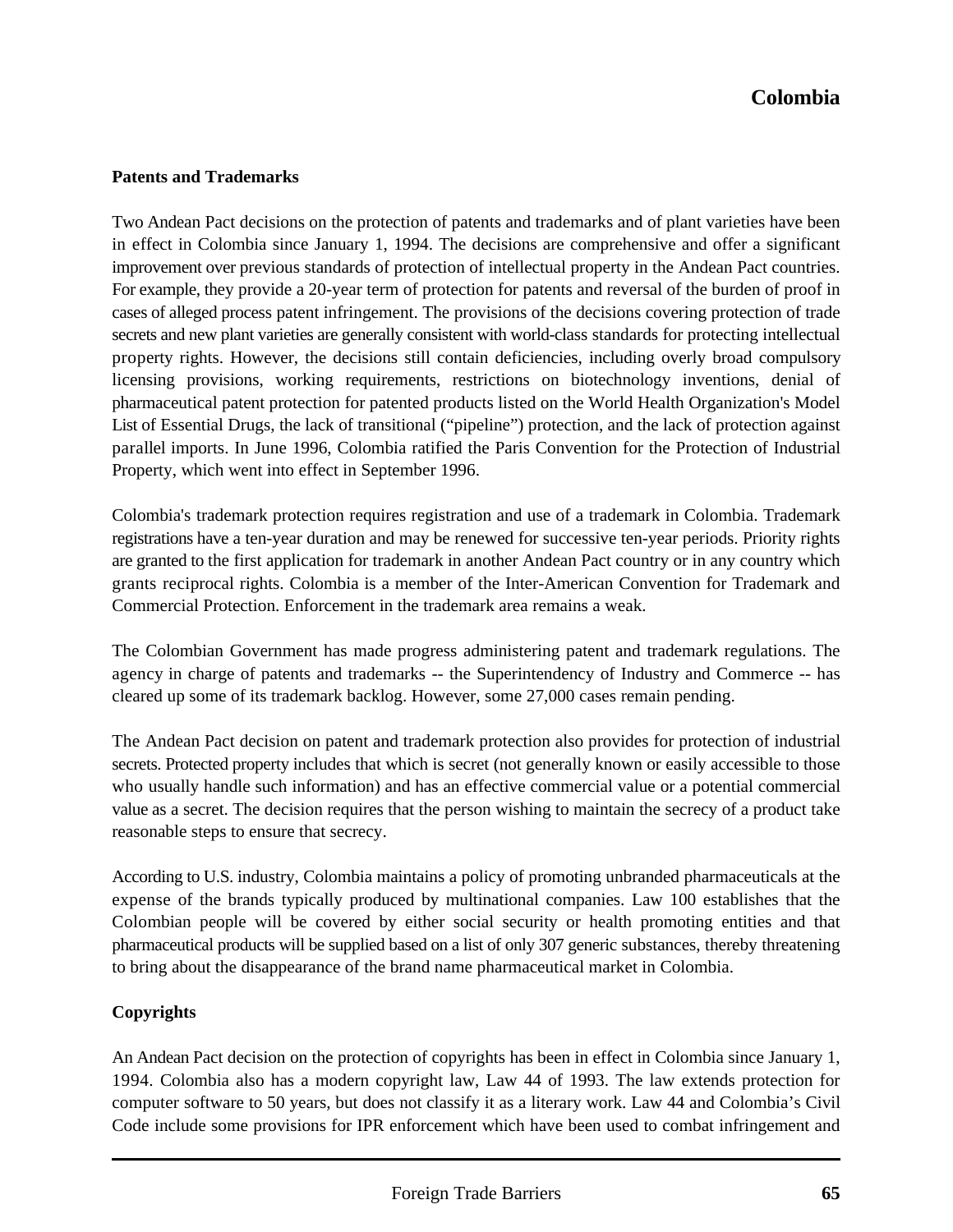protect rights. Colombia belongs to both the Berne and the Universal Copyright Conventions. This decision provides a generally Berne-consistent system. Semiconductor layout designs are not protected under Colombian law.

Colombia's 1993 copyright law significantly increased penalties for copyright infringement, specifically empowering the attorney general's office to combat piracy. However, U.S. industry estimates that video cassette piracy represents over 75 percent of the video market, sound recording piracy has soared to 66 percent of the market, and business software piracy has dropped slightly to 67 percent of the market. Industry estimates total revenue lost to copyright piracy at \$131 million in 1996.

#### **SERVICES BARRIERS**

Colombia maintains barriers in a number of service areas, including audiovisual, franchising, data processing, and professional services. In some industries, percentage limits are placed on foreign equity participation. In addition, a minimum of 50 percent of any television commercial for public broadcast network programming must be produced locally.

Colombia denies market access to foreign marine insurers. Colombia requires a commercial presence to sell all insurance except international travel or reinsurance. Colombia permits 100 percent foreign ownership of insurance subsidiaries, but the establishment of branch offices of foreign insurance companies is not allowed.

Foreign law firms are not permitted a commercial presence in Colombia unless the firm is headed by a Colombian attorney. Colombia also restricts the movement of personnel in several professional areas, such as architecture, engineering, law, and construction. Firms with more than ten employees can have no more than 20 percent of specialists and 10 percent of unskilled laborers who are foreign nationals.

In 1991 Colombia promulgated Resolution 51, which permits 100 percent foreign ownership in financial services, although the use of foreign personnel in the financial services sector remains limited to administrators, legal representatives, and technicians. For a full discussion of treatment of U.S. banking and securities firms, see the Department of Treasury's 1994 *National Treatment Study*.

Cargo reserve requirements have been eliminated. However, the Ministry of Foreign Trade reserves the right to impose restrictions on foreign vessels of nations which impose reserve requirements on Colombian vessels.

#### **Basic Telecommunications Services**

In the recently concluded WTO negotiations on basic telecommunications services, Colombia made commitments on some basic telecom services. It adopted the reference paper on regulatory commitments. Colombia limited foreign ownership for telecom services to 70 percent, and made market access and national treatment for cellular, PCS, long-distance, and international services subject to an economic needs test.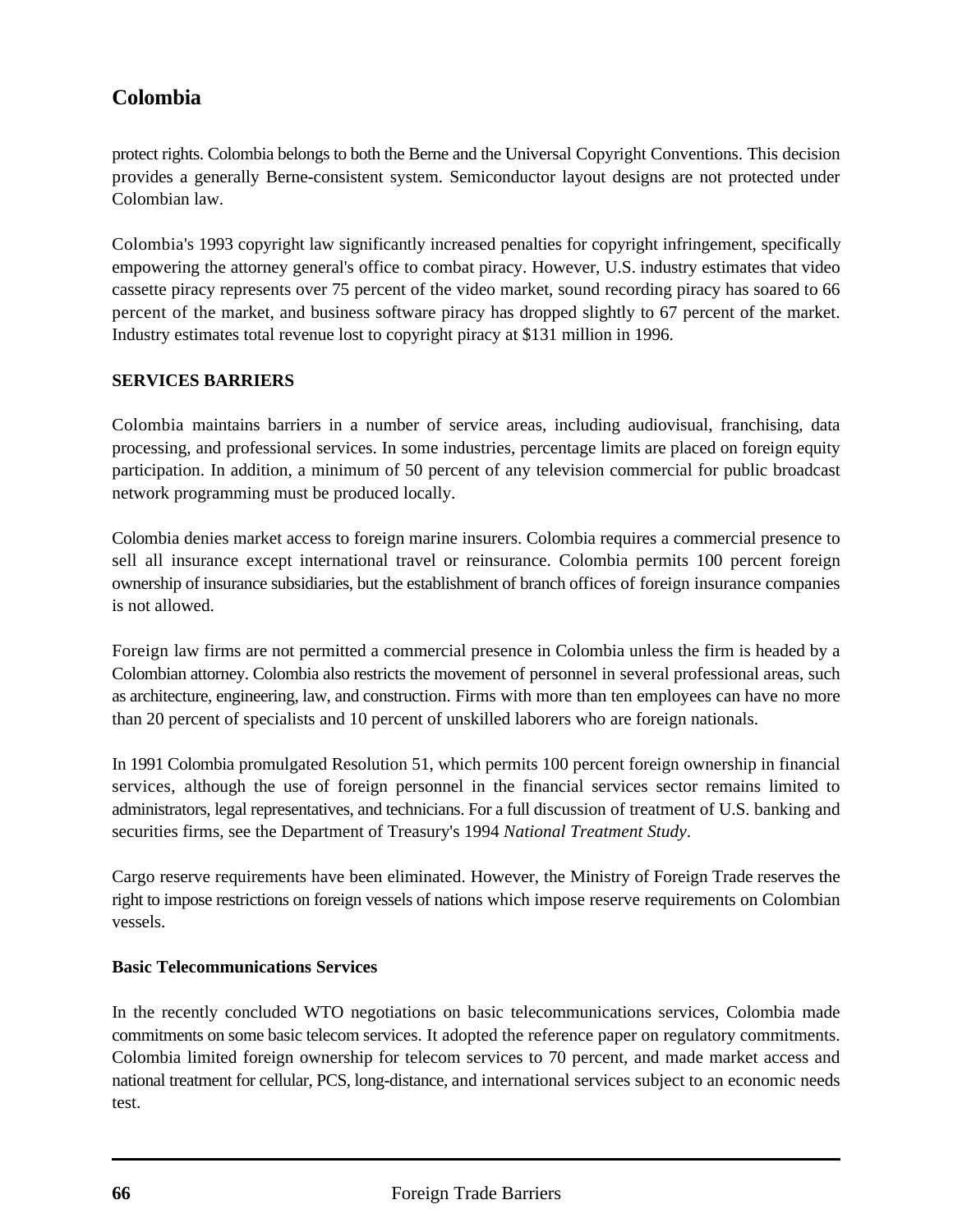#### **INVESTMENT BARRIERS**

Investment screening has been largely eliminated, and the mechanisms that still exist are generally routine and non-discriminatory. Legislation grants national treatment to foreign direct investors and permits complete foreign ownership in virtually all sectors of the Colombian economy. However, since 1994, in an effort to curb money laundering, the Colombian Government has prohibited foreign direct investors from obtaining ownership in real estate not connected with other investment activities.

Local content requirements exist in the automotive assembly sector as outlined in Decree 440 of March 1995, covering Colombia, Venezuela, and Ecuador. Beginning January 1, 1997, a minimum of 32-33 percent of local content is required for passenger vehicles carrying up to 16 persons, and cargo vehicles carrying up to 10,000 lbs., to meet national or regional origin standards. For all other vehicles, the requirement is 17-18 percent. Penalties will be established to enforce compliance with these percentages.

All foreign investment in petroleum exploration and development in Colombia must be carried out by an association contract between the foreign investor and ECOPETROL, the state oil company. The terms of the association contract underwent changes in 1994 and 1995 that represent an improvement over the terms in effect since 1989, but are still not as attractive as the original terms introduced in 1976. The 1995 changes opened previously reserved areas to foreign development and allowed for extensions of the length of association contracts during the last five years of the contract. These changes are not expected to make petroleum investment significantly more economically viable.

Although the Colombian Government opened small operating fields of less than 40 million barrels to foreign investment in 1995, it has not taken steps to make them more profitable to investors. The Government of Colombia has been imposing a "war" tax of approximately one dollar per barrel on foreign oil companies, which acts as an economic disincentive. According to a tax reform law adopted in December 1995, the war tax is being phased out on a two-tier schedule. For certain fields the tax requirement expires December 31, 1997, and for others it is gradually reduced until its elimination on December 31, 2000. The "war" tax is not imposed on new fields discovered after January 1, 1995.

#### **OTHER BARRIERS**

For three years, Colombia has maintained a policy of price controls for medicines which allows price increases up to a rate several points below the expected level of overall inflation. Law 100, already in force, has dramatically affected the private brand name market for pharmaceuticals. While technically Colombians are given the option to purchase products bearing trademarks or brand names, the law has interfered with the market by creating a structure that unfairly or unnecessarily favors consumption of "generic" drugs at the expense of those bearing trademarks.

#### **Export Licenses**

On January 9, 1995, USTR initiated a Section 301 investigation of Colombia's implementation of the Banana Framework Agreement (BFA) with the EU. On January 10, 1996, USTR determined that Colombia's policies, acts and practices were unreasonable and discriminatory and a burden or restriction